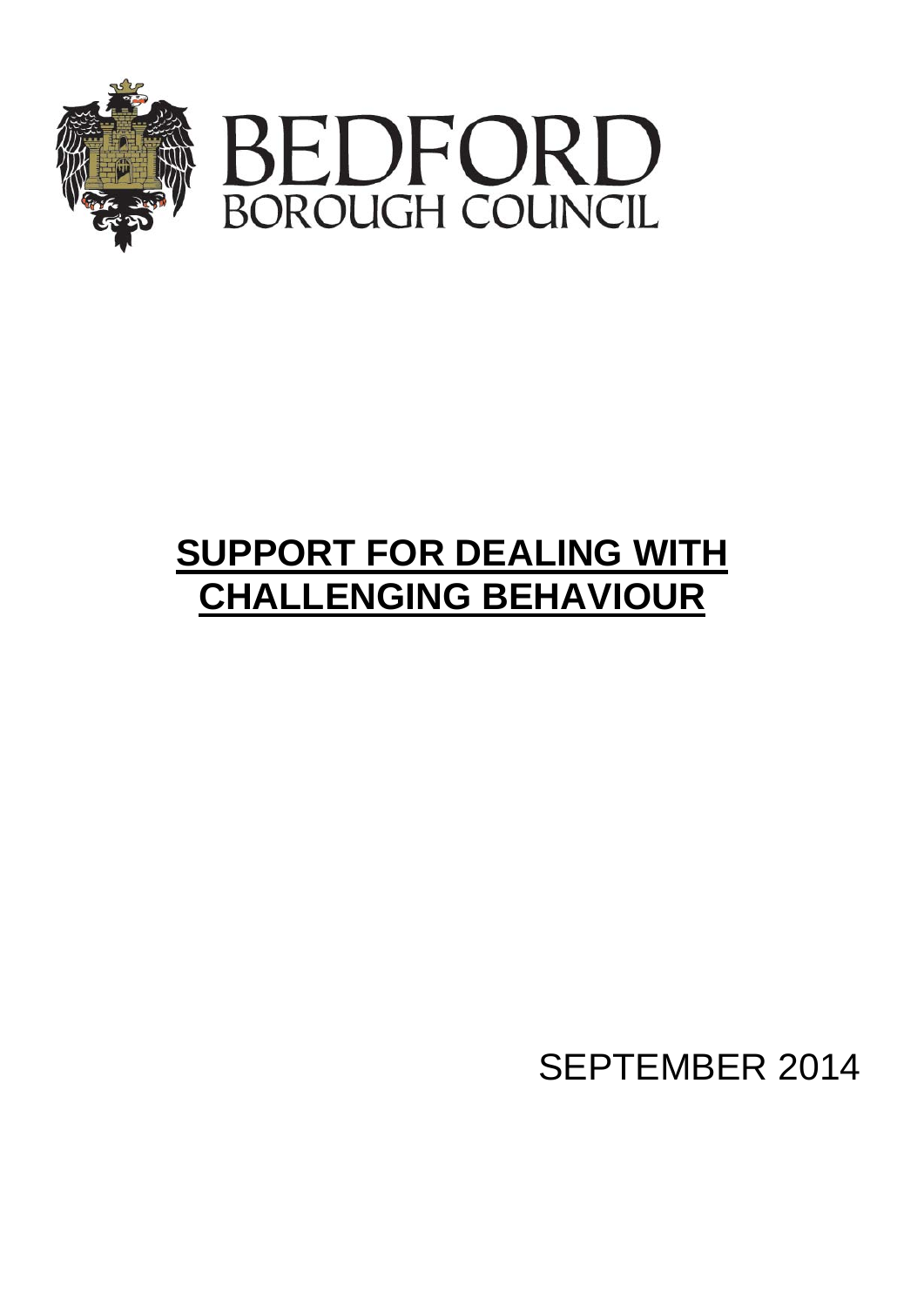## **Introduction**

Literature suggests that permanent exclusion from school is associated with wider social exclusion from society. Not only is alternative provision costly but some has also been deemed 'inadequate' in different parts of the country. Permanent exclusion is often associated with long periods without education, under achievement and reduced employment opportunities, isolation, inaccessibility to social resources and entry into crime. Clearly, it would be advantageous to society as a whole to reduce exclusion where possible. (Reference: Education, Exclusion & Citizenship Carl Parsons 1999/ Experiencing Exclusion Eva Pomeroy 2000).

The DfE's Guidance 'Exclusion from maintained schools, Academies and pupil referral units in England – A guide for those with legal responsibilities in relation to exclusion' (September 2012) states that 'disruptive behaviour can be an indication of unmet needs. Where a school has concerns about a pupil's behaviour it should try to identify whether there are any causal factors and intervene early in order to reduce the need for a subsequent exclusion. In this situation schools should give consideration to a multi-agency assessment that goes beyond the pupil's educational needs.'

Bedford Borough, with key partners, is committed to providing appropriate support to schools and individual pupils so that permanent exclusions can be avoided wherever possible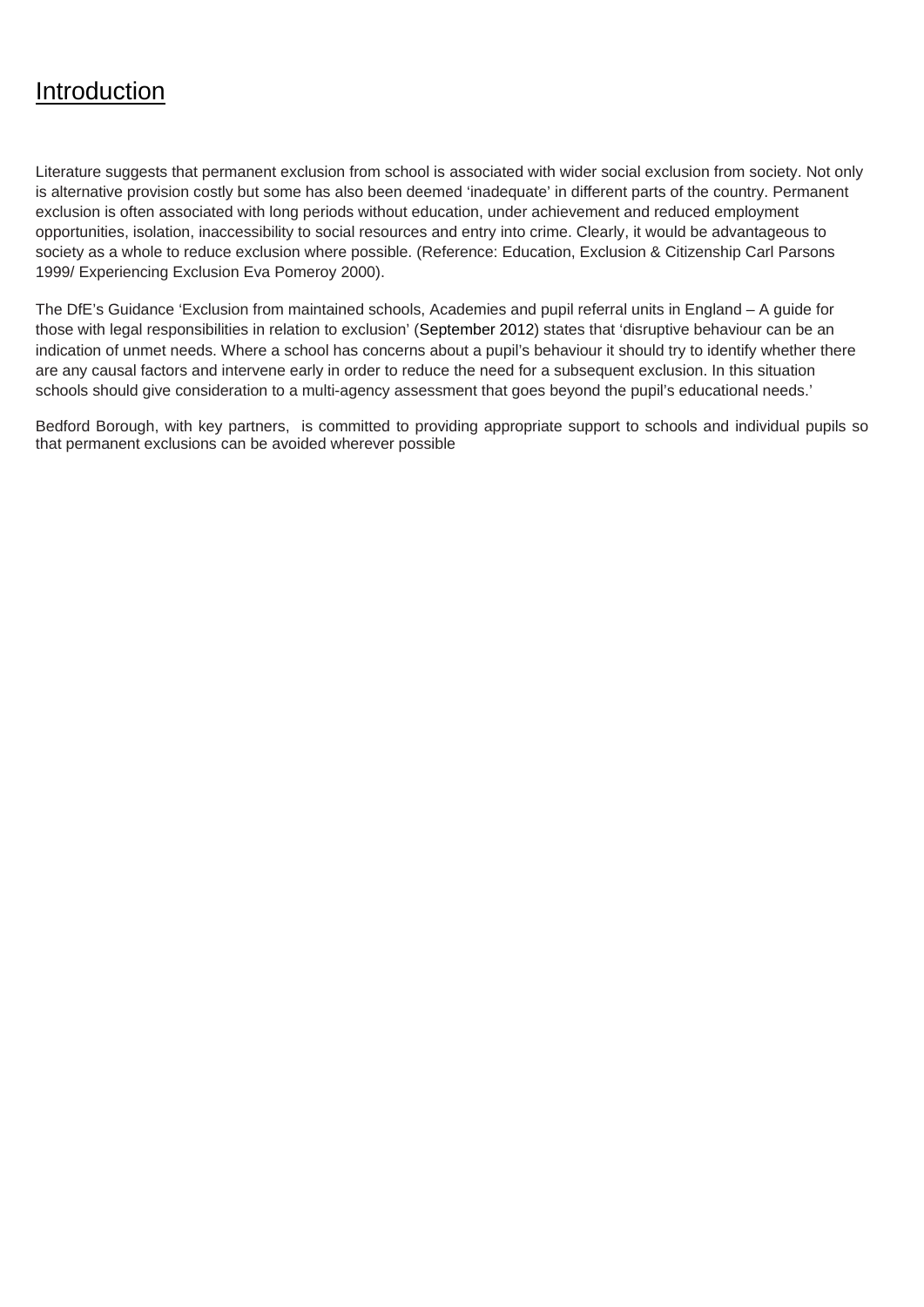## **Stages of support and intervention**

The support available for a pupil with challenging behaviour can be depicted as in the diagram below (Figure 1). This maps out the support that schools, the Local Authority and partners each provide. Each of these blocks lists wide ranging support initiatives designed to deliver positive behavioural change and positive learning outcomes for pupils, families and school communities. This diagram clearly illustrates the need for multi agency input and the collective responsibility of the community.

#### **Figure 1 - Support to pupils across the spectrum of need**

| <b>Block 1: Universal</b>              | <b>Block 2: Targeted Support</b>                                         | <b>Block 3: Specialist Support</b>     |
|----------------------------------------|--------------------------------------------------------------------------|----------------------------------------|
| <b>Support</b>                         | • Classroom adjustment                                                   | School behaviour partnerships          |
| • Effective differentiated teaching    | • Increased curricular differentiation/flexible access to the curriculum | If pupil has EHCP hold early review or |
| of the curriculum                      | • Additional group support                                               | emergency interim review               |
| • Consistent application of school     | • Initiate Support Plan or PSP                                           | <b>Contact Inclusion Support Team</b>  |
| routine and policies                   | • Baseline assessments/observations by teachers                          |                                        |
| • Clear management                     | • SENCo input/SEND provision mapping                                     |                                        |
| responsibilities                       | • Nurture group placemen/Learning Mentors                                |                                        |
| • Pastoral support structures          | • Consider CAF assessment/referral                                       |                                        |
| • Behaviour policies and anti-         | • Parenting contracts and regular communication with parents             |                                        |
| bullying                               | • Individual bespoke support programmes                                  |                                        |
| • Inclusion/SEND policies              | • Professionals meetings – implementation of external advice             |                                        |
| $\bullet$ SEAL – implementing guidance | • Revision of support plan/PSP targets                                   |                                        |
| • Implementing advice and              | • 14-19 personalised learning                                            |                                        |
| guidance from all Children's           | • School's guidance to graduated response                                |                                        |
| <b>Services</b>                        | • Peer mentors                                                           |                                        |
| • Pupil progress meetings, data        | • Counselling                                                            |                                        |
| analysis                               | • Transition support plans                                               |                                        |
| • TA in class support                  | • Additional tailored aids, including the use of ICT                     |                                        |
| • Visual, auditory and                 | • Careful tracking and monitoring of interventions                       |                                        |
| kinaesthetic learning opportunities    | • Implementation of individualised provision map                         |                                        |
|                                        | • Gather and consider evidence for Education, Health and Care            |                                        |
|                                        | <b>Needs Assessment</b>                                                  |                                        |
|                                        | • Request and if agreed Implement Education, Health and Care Plan        |                                        |
|                                        | and hold Annual Reviews.                                                 |                                        |

## **SCHOOL'S CONTRIBUTION**

**Pupils across this spectrum can be at risk of exclusion at any stage** 

| Stage 1<br><b>Early Intervention</b>                                                                                                                                                                                                                                                                                                                                                                                                                        | <b>Stage 2</b><br>Pupils and schools require increasing targeted<br>support within school                                                                                                                                                                                                                                                                                                                                                                                                                                                                                                                                                          |                    | Stage 3<br><b>Intensive Support</b>                                                                                                                                                                                                                                                                                                                                                                                                                               |  |  |
|-------------------------------------------------------------------------------------------------------------------------------------------------------------------------------------------------------------------------------------------------------------------------------------------------------------------------------------------------------------------------------------------------------------------------------------------------------------|----------------------------------------------------------------------------------------------------------------------------------------------------------------------------------------------------------------------------------------------------------------------------------------------------------------------------------------------------------------------------------------------------------------------------------------------------------------------------------------------------------------------------------------------------------------------------------------------------------------------------------------------------|--------------------|-------------------------------------------------------------------------------------------------------------------------------------------------------------------------------------------------------------------------------------------------------------------------------------------------------------------------------------------------------------------------------------------------------------------------------------------------------------------|--|--|
| <b>LOCAL AUTHORITY'S CONTRIBUTION</b>                                                                                                                                                                                                                                                                                                                                                                                                                       |                                                                                                                                                                                                                                                                                                                                                                                                                                                                                                                                                                                                                                                    |                    |                                                                                                                                                                                                                                                                                                                                                                                                                                                                   |  |  |
| <b>Block 1: Universal</b>                                                                                                                                                                                                                                                                                                                                                                                                                                   | <b>Block 2: Targeted Support</b>                                                                                                                                                                                                                                                                                                                                                                                                                                                                                                                                                                                                                   |                    | <b>Block 3: Specialist Support</b>                                                                                                                                                                                                                                                                                                                                                                                                                                |  |  |
| <b>Support</b><br>• Whole school advice and<br>training on universal behaviour<br>issues<br>• SENCo training<br>• TA training<br>• SEAL (Social Emotional<br>Aspects of Learning) training and<br>coaching<br>• Whole staff advice on specific<br>behaviour issues delivered by<br>support staff<br>• School Challenge and<br>intervention Team 0-19<br>• Education Welfare Officers<br>• Behaviour Support input -<br><b>Student Support Service Panel</b> | • Individual pupil monitoring<br>• Advice and training – advisory staff across a range of support<br>teams such as Psychology Team and Personal Advisers<br>• SENCo training<br>• Advice, training and short term behaviour support for individual<br>pupils from Inclusion Support Team<br>• Guidance for parents to support their children's engagement<br>with education<br>. Monitoring and support of individual pupils by EWO<br>• Advice on PSP<br>• Parent Partnership<br>• Targeted TA training<br>• Emotional literacy<br>• Family Support Workers<br>• Referral to resource panels<br>• Input from Social Care teams<br>• Managed moves | At Risk<br>options | •Management Advice on implementing of<br>statement/EHCP<br>• Advice on PSP<br>• Further input and assessment from<br>specialist support services such as<br><b>Psychology Team</b><br>• Input and assessment from CAMHS<br>If child has statement/EHCP - additional<br>support, specialist placement, Annual Review<br>• Inclusion Support Team involved to consider<br>• Managed move<br>• Referral to resource panels such as BAP<br><b>Alternative Options</b> |  |  |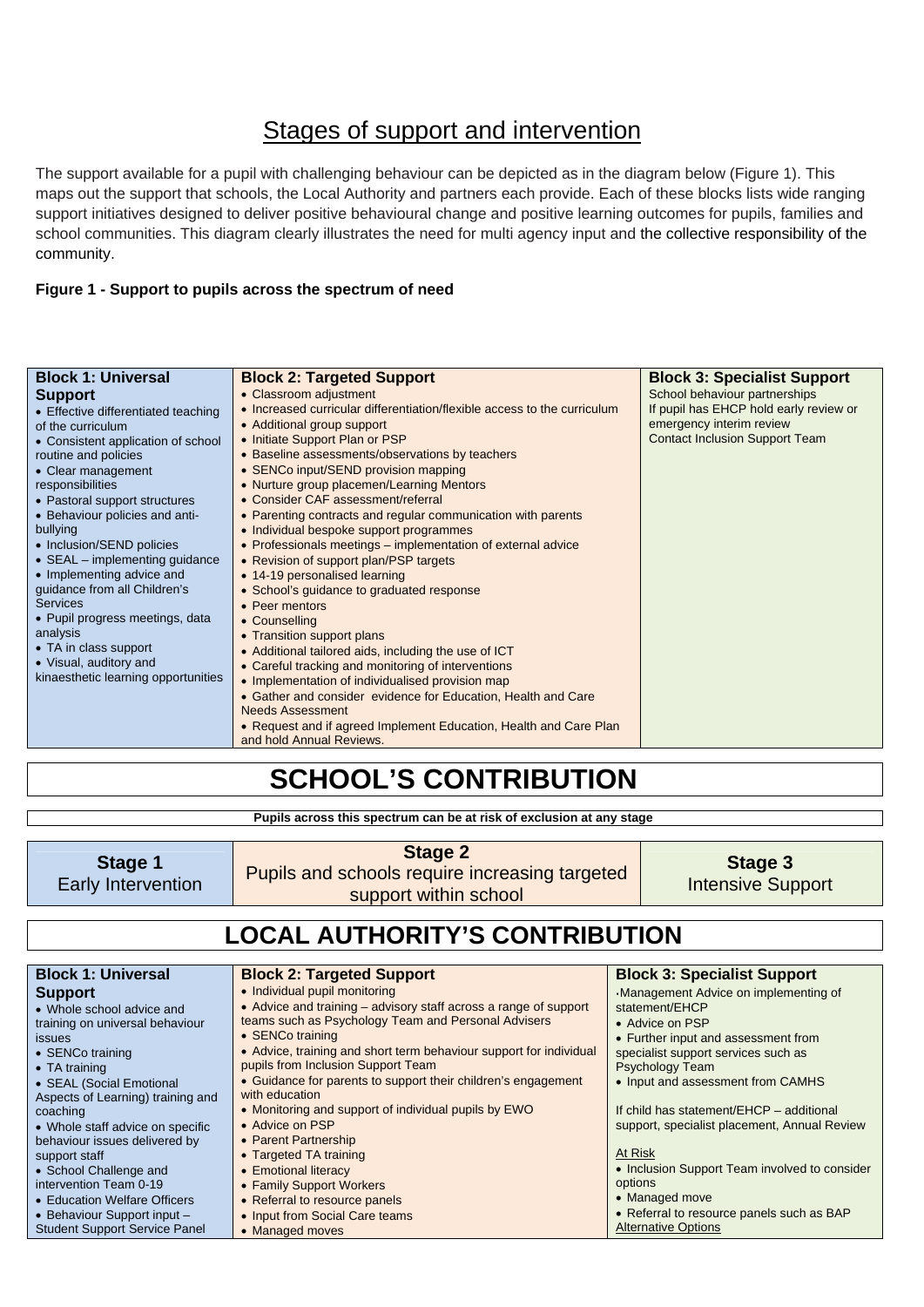| • Psychology Team and Advisory<br><b>Support Teachers</b><br>• Alternative curriculum<br>signposting | • Partnership work with PRU<br>• EWO liaison with family<br>• Individual or group based intervention from Educational<br>Psychologist | • Inclusion Support Service consider support<br>options<br><b>Consider Way Forward</b><br>• PRU ensures pupils are in receipt of |
|------------------------------------------------------------------------------------------------------|---------------------------------------------------------------------------------------------------------------------------------------|----------------------------------------------------------------------------------------------------------------------------------|
|                                                                                                      | • Early Years Support Service<br>• Speech and Language Therapists<br>• Physiotherapists                                               | education from day 6<br>• Reintegration placement and support<br>package agreed in panel                                         |
|                                                                                                      |                                                                                                                                       |                                                                                                                                  |

Further information and guidance on any of these measures can be found by emailing studentsuppor[t@bedford.gov.uk](mailto:@bedford.gov.uk)

## Stages of support schools should access before considering Permanent Exclusion

In Bedford Borough, key education support services around a child with disruptive behaviour in school are placed in one service structure: Student Support Services, Education Division see figure 2 below.

#### **Figure 2 - Student Support Services, Education Division**



Schools should, where possible, endeavour to work their way through the following stages of intervention:

## **Stage 1: Early Intervention**

Pupils displaying a low level of challenging behaviour should be supported through the school's own expertise, skills and knowledge base and delegated financial resources. Interventions should be coordinated through a behaviour management plan, a Support Plan or a Pastoral Support Plan (PSP) as advised in the Special Educational Needs and Disability (SEND) Code of Practice and reviewed regularly in a multi-agency context. Targets and strategies for appropriate behaviour need to be identified, implemented and reviewed by the school. It is good practice to identify a Lead Professional or Key Worker at this stage. If a CAF has not already been completed it may be necessary to complete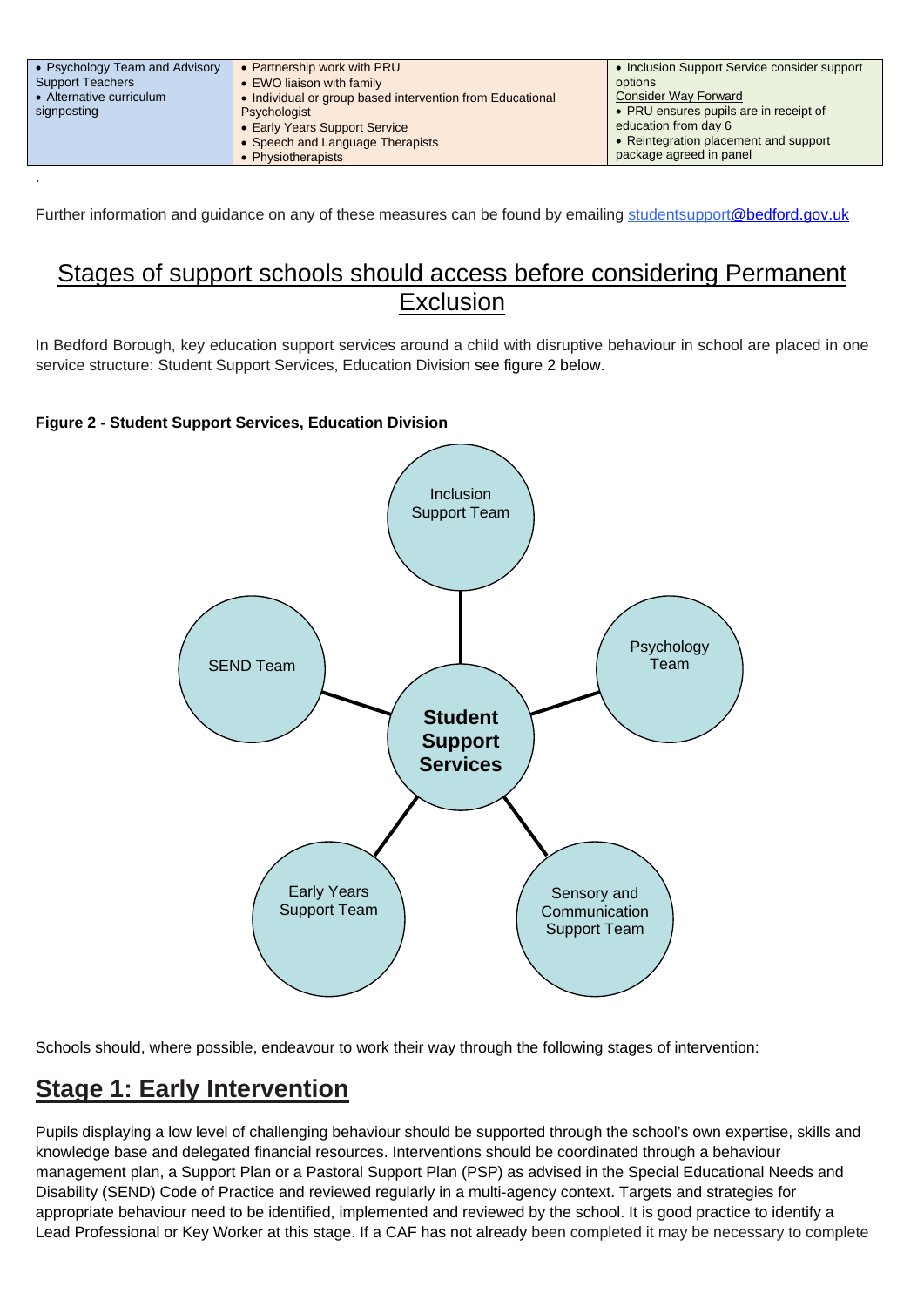## **Stage 2: Additional Educational Resources**

If it is identified that additional resources are required to support a vulnerable child a Request for Student Support Services Involvement form should be sent to [studentsupport@bedford.gov.uk.](mailto:studentsupport@bedford.gov.uk) The submission should include a clear plan for the support requested specifying how the school is using current resources to support the pupil. Requests might include support to prevent exclusion or parenting support. Resources will be allocated and reviewed at the appropriate panel.

## **Stage 3: Inclusion Support Team (IST)**

In cases where the interventions referred to above have not resulted in improved behaviour and a pupil is at significant risk of exclusion, the school should contact the Inclusion Support Team (IST).

The IST is a small team comprising of specialist staff including:

- Senior Inclusion Support Officer
- Inclusion Support Officer
- Parenting Support Officer
- SEBD Area Adviser
- **•** Behaviour Support Worker

The Inclusion Support Team (IST) works together with children and young people (particularly those regarded as vulnerable or with special needs), schools, parents/carers and other support services. The IST operate in the context of promoting inclusion and raising standards, particularly through the implementation of the Education Act 1996, the Equality Act 2010 and the SEND Code of Practice, as well as supporting the priorities of Bedford Borough in terms of raising educational achievement.

The services the IST offer include:

- Specific specialist advice
- 1:1 and small group work with individual pupils
- Liaison with professionals from other agencies and parents to resolve issues
- Training
- Support for schools to assist in managing provision
- Encouraging working in partnership with parents
- Promoting full-time education
- Signposting to relevant services
- Parenting support
- Oversight and administration of the Fair Access Protocol
- Advice to Headteachers, families and governing bodies with regards to exclusion processes.
- Representation for the Local Authority at Governing Body Disciplinary hearings and Independent Review Panels.
- Broker advice on alternative provisions

## **Stage 4: Intensive Crisis Support**

Should a situation arise whereby Stage 1 & 2 interventions have been implemented but a pupil still remains at major risk of permanent exclusion, the Head teacher may need to consider calling an emergency professionals meeting (or urgent interim review if the pupil has an Education Health Care Plan). The Inclusion Support Team (IST) will aim to support this meeting or to provide advice, typically within 48 hours of a Head teacher making contact.

The meeting should consider all possible options that can be implemented in order to prevent a permanent exclusion. This, for example, may include the allocation of more concentrated resources into the school from local authority support services. The school may also consider alternative education provision, based on the needs of the pupil and where this is appropriate and lawful.

It is of course crucial that the student's parents, carers and or social worker are involved in this process and they should be involved in meetings held at the school.

If the school believes that it has exhausted all alternatives and accessed all support available at Stages 1 & 2 and wishes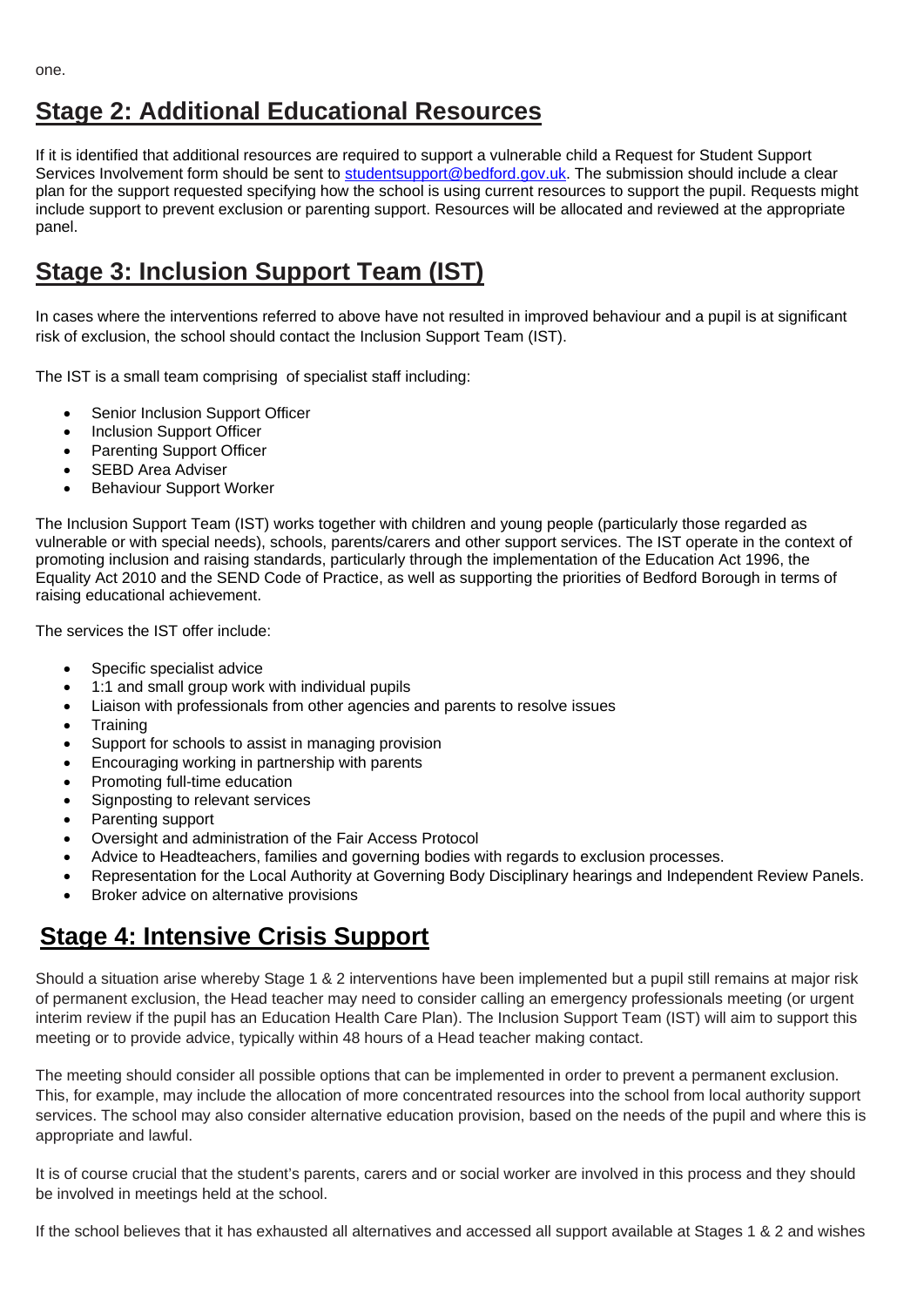to proceed to permanent exclusion, the Head teacher should consult the Inclusion Support Team immediately. (See contacts below)

There will be some instances where the Head teacher, in consultation with the Inclusion Support Team decides that the permanent exclusion can be avoided. However, in cases where an appropriate alternative cannot be found, the Head teacher should issue notice of permanent exclusion and set a date for the School Governors to meet. Please see appendix C for guidance from DfE on exclusion processes.

#### David Roberts Senior Inclusion Support Officer : 01234 276809

**Fran Cox Inclusion Support Officer**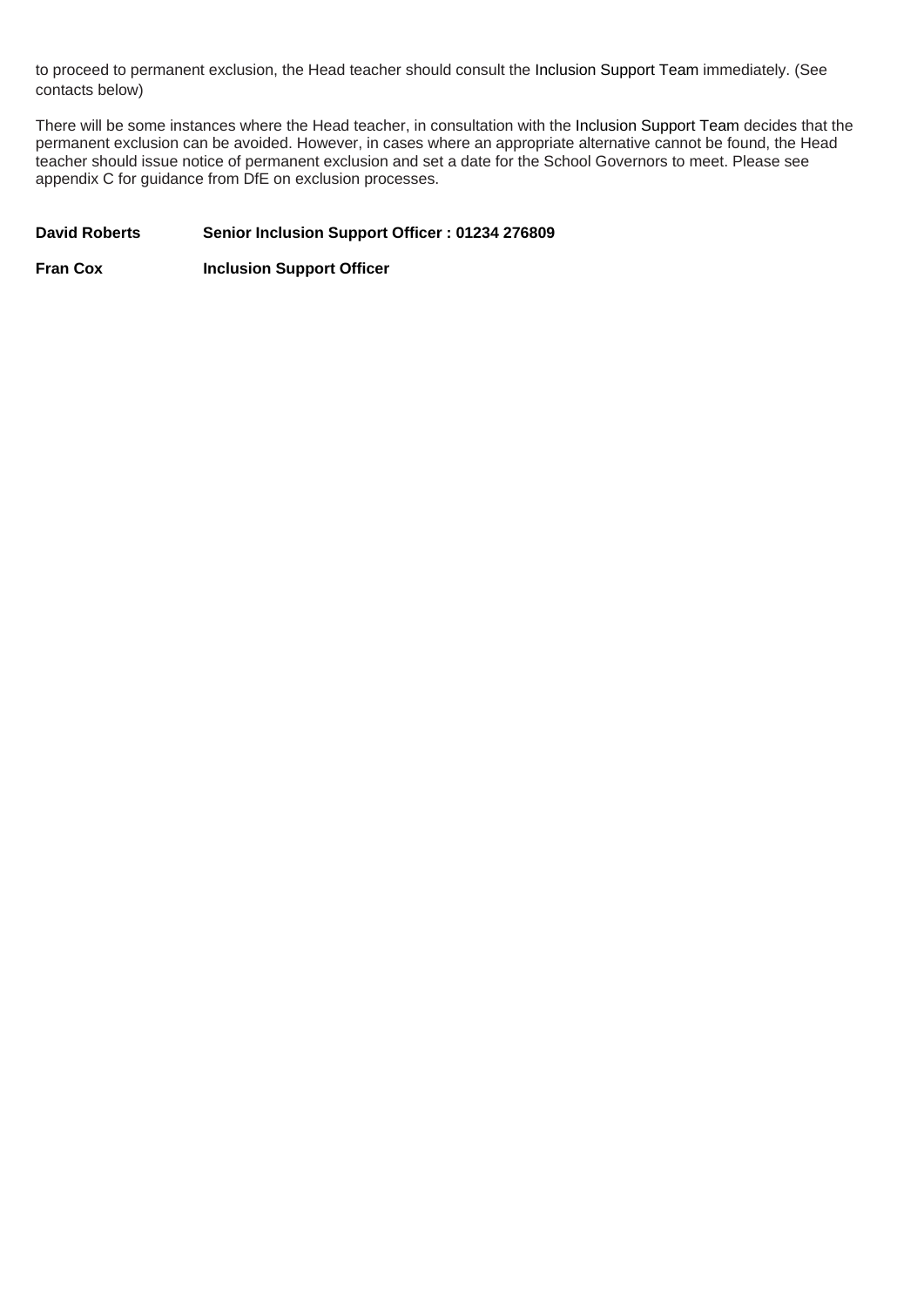#### **Appendix A: Bedford Borough Panels**

The Local Authority operates a number of panels, attended by experienced Children's Services Managers and other professionals. Key panels include can include Head teachers and delegated school staff to discuss and authorise levels of support, allocate resources and determine placements.

This appendix gives a brief description of each panel.

- **BAP : Bedford Allocation Panel**
- **JAP : Joint Agency Panel**
- **SEND Panel**
- **Student Support Services Panel (Formerly Education Support Panel)**
- **FAP: Fair Access Protocol Panel**

#### **BAP & JAP: Bedford Allocation Panel and Joint Agency Panel**

These panels are responsible for agreeing high level family support, therapy and education packages. JAP can agree joint funding which enables multi-agency packages of support to be developed and delivered. This can provide appropriate services which may allow a child to remain living within the Borough when they would have previously accessed out of Borough provisions. These panels ensure all allocated services are reviewed on a regular basis and play an important role in enabling more children and young people to remain living at home or in their local community.

Decisions on allocating resources are based on the assessed needs of the child. There are a number of assessments that are used to identify the needs. The two most common are the Common Assessment Framework (CAF), a standardised approach to conducting an assessment of a child's additional needs and deciding how these needs should be met, and the Core Assessment which is a multi agency assessment of the social care needs of a pupil enabling panels to have a clear analysis of the holistic needs of the child.

#### **The SEND Panel**

.

This panel considers requests for the initiation of a Statutory Assessment in line with Bedford Borough's Criteria and as outlined in the SEND Code of Practice. Schools and relevant nursery education providers have the right to ask the Local Authority to conduct a statutory assessment (or reassessment) of a child's educational needs. After consideration of this initial evidence, the Local Authority will decide whether it is appropriate to proceed further and initiate a statutory assessment. The Panel also considers all Special School and Specialist Provision Placements and requests for Additional Funding when new or additional needs have been identified through the Annual Review process.

#### **Student Support Services Panel**

The panel will discuss and allocate education support for pupils requiring support in school across the spectrum of need. The panel will look at additional support for schools to develop more inclusive mainstream practices rather than excluding pupils or placing them out of their school community for periods of time. They will signpost to other sources of support and weekly BAP and JAP panels. The forum will also facilitate access to advisory professionals such as the Advisory Teachers for ASC, Behaviour Support Worker and Advisor and Educational Psychologists.

#### **FAP: Fair Access Protocol Panel**

The Fair Access Protocol Panel is a partnership between schools and the Local Authority. The panel's primary purpose is to ensure that pupils covered by the Fair Access Protocol (including permanently excluded pupils) are allocated school places in a timely manner.

Although Managed Moves are not covered by the Fair Access Protocol, schools in Bedford Borough have also agreed to use the panel as the forum for allocating placements for pupils being considered for Managed Moves.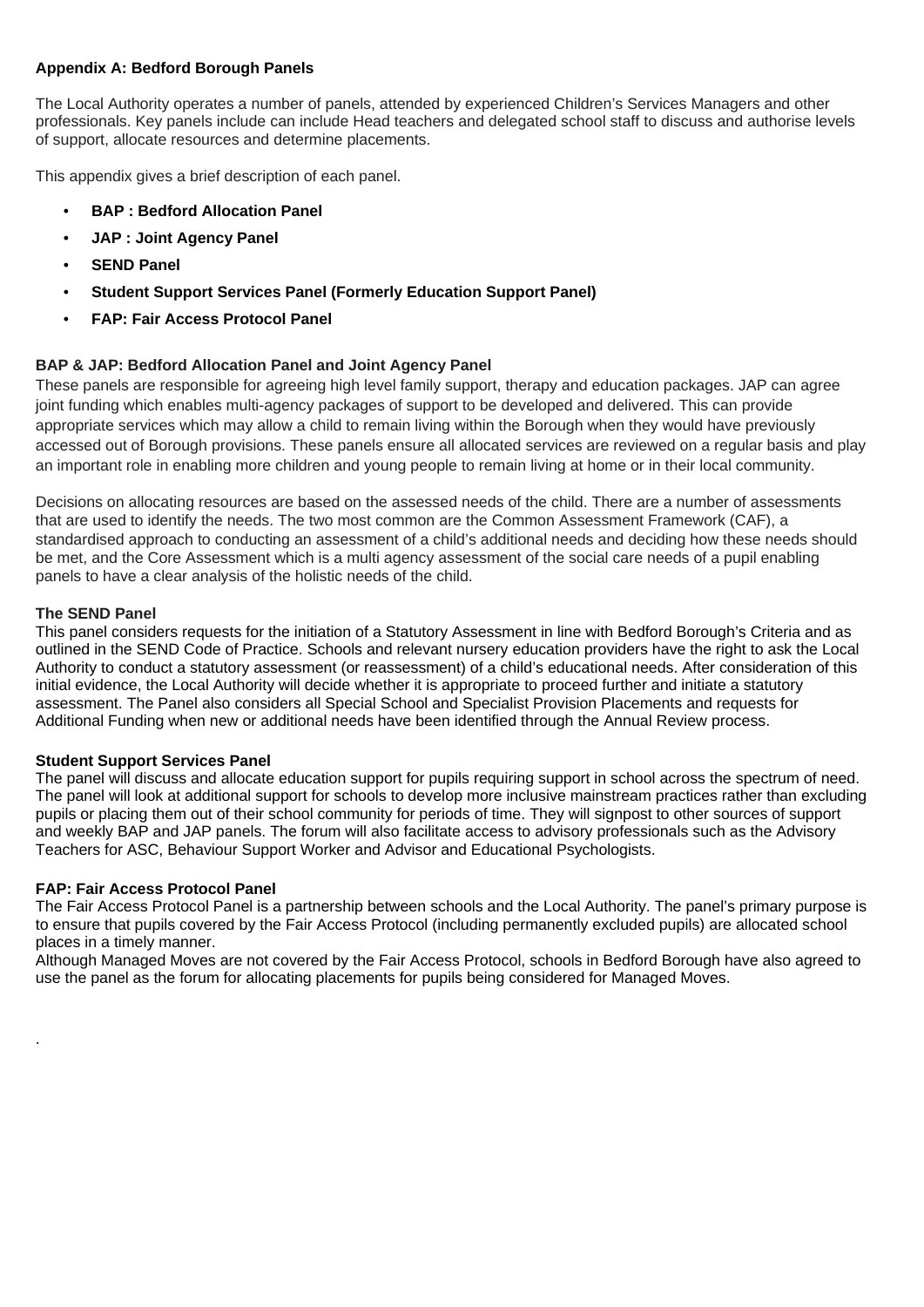### Responses to Challenging Behaviour



#### **Useful contacts**

| Head of Student Support & Principal Educational Psychologist: 01234 276397 | CAF Co-ordinator: 01234 718700                              |  |  |
|----------------------------------------------------------------------------|-------------------------------------------------------------|--|--|
| Inclusion Support Team (IST): 01234 276809                                 | Exclusions Data and Reporting: 01234 228642                 |  |  |
| Special Educational Needs & Disability Team (SEND): 01234 228375           | Psychology Support Team: 01234 228693                       |  |  |
| Sensory and Communication Support Team: 01234 300710                       | Multiagency Support Hub: (MASH): 01234 718700               |  |  |
| Early Years Support Team: 01234 290770                                     | Locality Network Panels: multiagency@bedford.gov.uk         |  |  |
| <b>Education Welfare: 01234 228304</b>                                     | General Queries: 01234 228693 studentsupport@bedford.gov.uk |  |  |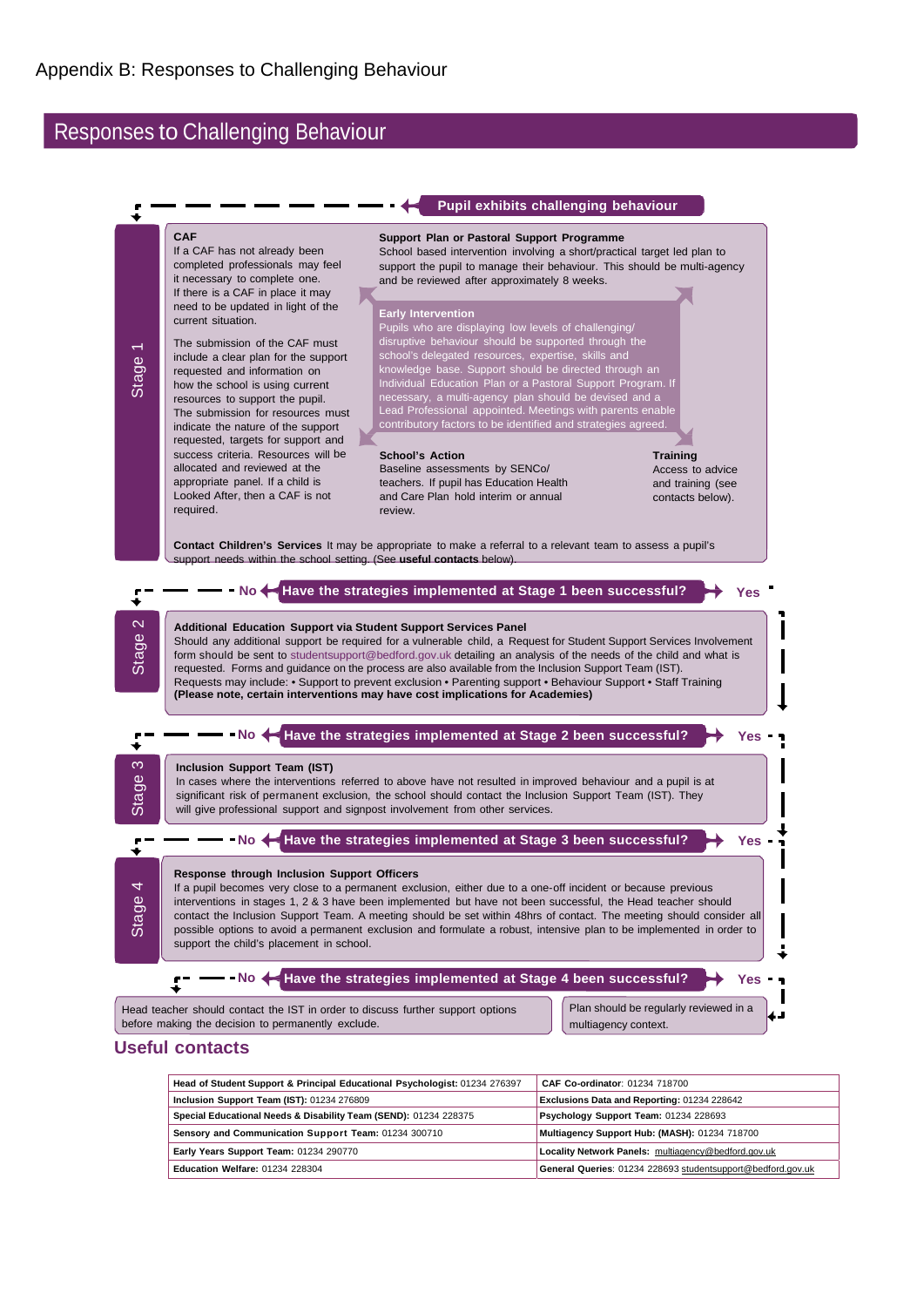#### Appendix C: DfE Exclusion Processes

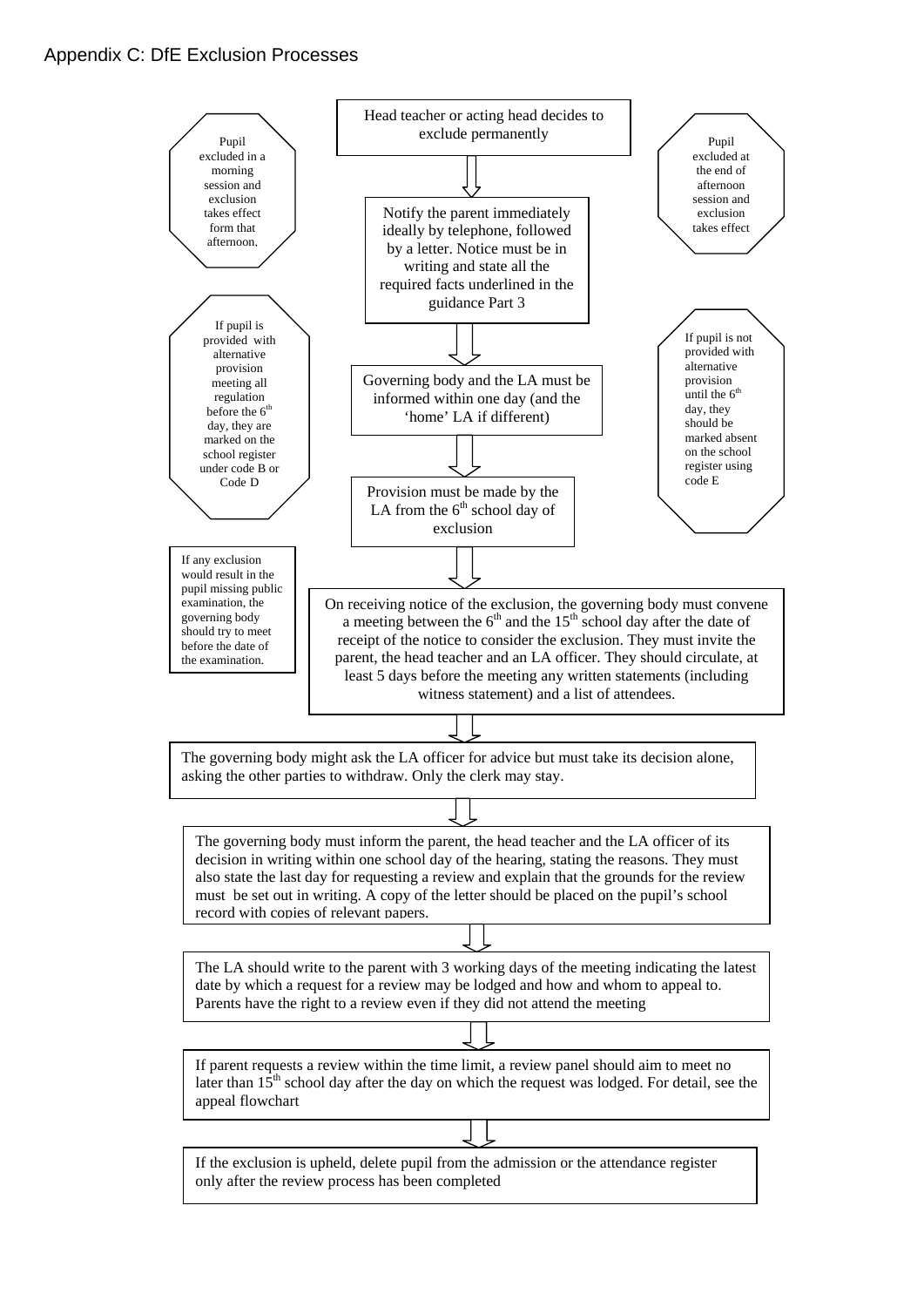**Contact parent:** The head teacher should ensure that a parent/carer has been contacted immediately, ideally by telephone and is available, if appropriate, to arrange collection and supervision of the pupil. The child's welfare must always be the prime consideration

**Lunchtime exclusion**: Pupils who are disruptive during the lunch time may be excluded just for the duration of the lunch time. Lunchtime exclusion will count as half a day for statistical purpose and for parents to make representation but are not counted in the school's  $6<sup>th</sup>$  day duty to provide full-time

**Exclusion during morning session**: the exclusion takes effect from the afternoon session, notice must be given to the parent before the start of the afternoon session.

#### **Exclusion during afternoon session**: - if the

exclusion takes effect from the next school day. Notice to the parent must be given before the start of that school day. - If the exclusion

takes place from that afternoon, the notice must be given at the end of the afternoon session

**Written notice**: The head teacher must give a written notice to the parents informing them of:

- the precise period and the reasons of the exclusion;
- the parent's duties during the first five days;
- the parents right to make representation to the Governing body and how the pupil may be involved in this;
- The person the parent should contact if they wish to make such representation;
- The arrangement made by the school to set and mark work for the pupil during the initial 5 days of the exclusion;
- if relevant, the school day on which the pupil will be provided with full-time education; and
- if relevant details of a reintegration interview.

The head must inform the Governing Body if a pupil is being excluded for more than 15 days in any one term. Pupil's can excluded for one or more fixed periods, which when aggregated, do not exceed 45 school days in any one school year.

#### **Educational provision during the exclusion**:

- The school has a duty to arrange suitable full-time educational provision from and including the  $6<sup>th</sup>$  consecutive day of the exclusion.
- Where a Looked After Child is excluded provision should be in place from the 1<sup>st</sup> day of exclusion.

#### **Reintegration interview**:

The head teacher or a senior member of staff should arrange and conduct a reintegration interview with a parent and the pupil at the end of the exclusion at a date and time convenient for the parent on the school premises.

The notice for a reintegration interview must be given no later than 6 school days before the date of the interview (it can be combined with the notice of the exclusion). If the parent fails to attend, the school must keep a record of the failure as well as any explanation given as it can be one factor taken into account in the Magistrates' Court when deciding whether to impose a parenting order.

Primary: School **must** offer a reintegration interview after any exclusion Secondary: School **must** offer a reintegration interview for an exclusion of 6 or more school days.

If the school or the LA considers that parental influence could be better brought to bear in the behaviour of the pupil, a parenting contract may be offered. If the parent fails to engage with the school or LA in attempting to improve the child's behaviour, the school or LA may consider applying to the Magistrate's Court to compel the parent to comply with certain requirements. See related guidance.